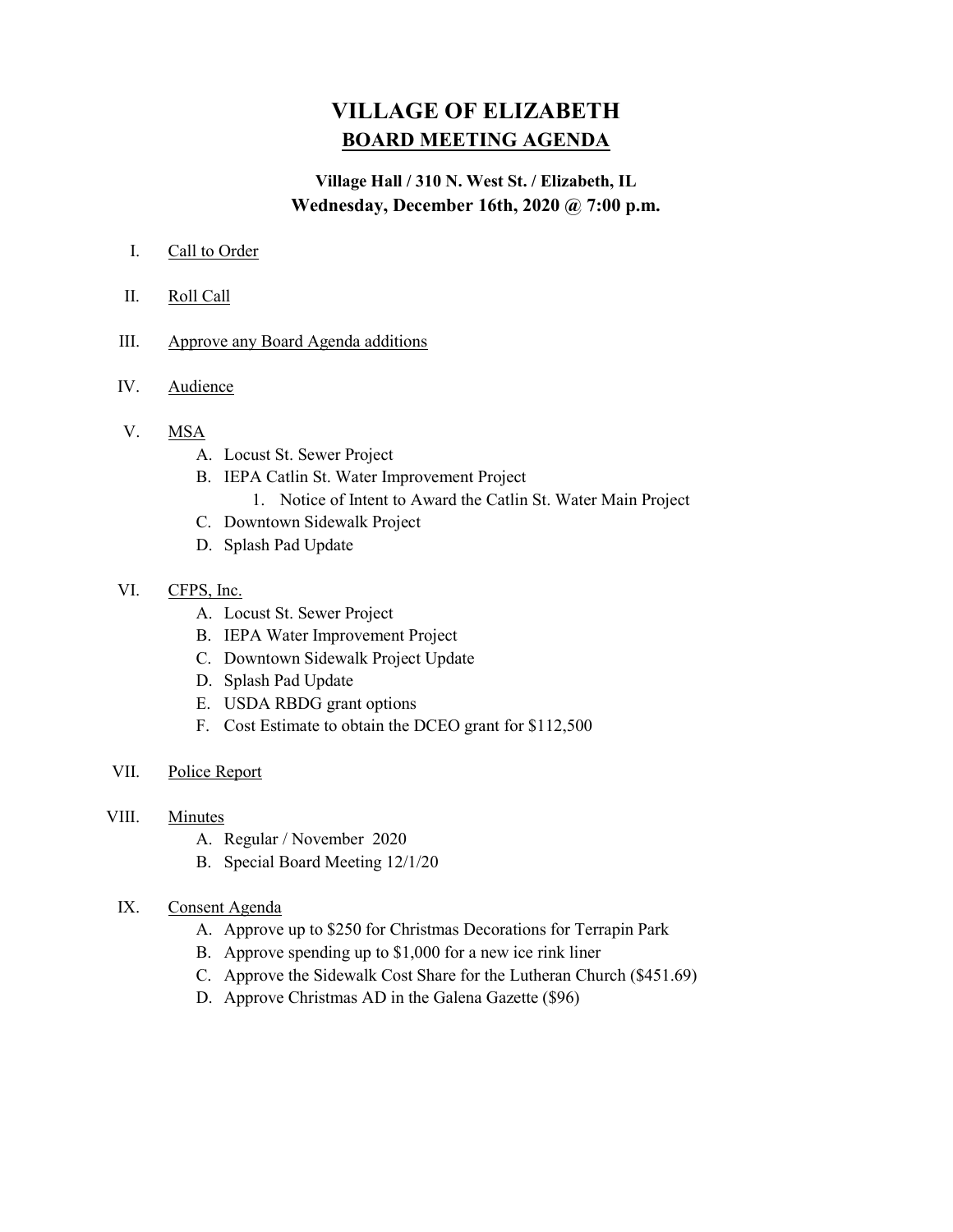#### X. Finances

- A. Treasurer's Report
	- 1. Discussion & possible action on what to do with the \$5 meter fee moving forward (create new account, use existing but rename, etc.)
	- 2. Discussion on savings for the Locust St. sewer bond payments that will start May 2022 (approx \$12,500 annually)
- B. Payment of Bills
- C. Budget

# XI. Committee Reports

- A. Public Works
	- 1. Discussion and possible action on the water bill fee increase for the Catlin St. water main project
	- 2. Approve forgiving the delinquent amount for Brittany Brokl-Ornatek at 201 W. Catlin (\$203.85)
- B. Administrative
	- 1. Discussion and possible action on the Mayor's salary increase to \$1,500/quarter to take effect 5-1-21
	- 2. Gym use rules & restrictions (18 y.o. or accompanied by an adult; mask required)
- C. Economic Development

# XII. Attorney Comments

- A. Update on IDOT Hwy 20 Maintenance agreement
- B. Discussion and possible action to amend Ordinance  $4-7-7 & 4-7-8$  with the accompanying waiver (Amendments were approved last month, but additional changes were made since)
- C. Eric & Pam Wheelwright Annexation (1028 W. Betsy Dr.)
- D. Brandon Beyer Annexation (1037 W. Betsy Dr.)
- XIII. Old Business (Other than Committee Mtg Minutes/Consent Agenda)
	- A. Apple River Fort annexation update
	- B. TIF Extension update
	- C. Small Business Gap Loan Update

# XIV. New Business (Other than Committee Mtg Minutes/Consent Agenda)

- A. Village Hall new location
	- 1. 15 or 20 year loan (\$68,000) and where to pay the remaining \$17,000 from (TIF, general?)
	- 2. NWSE rent for additional space once Village Hall moves
- B. NWSE meeting update
- C. Discuss different land options to purchase
- D. Annexation tax deferment 2-3 years
- E. Discussion and possible action on Elizabeth Bucks for Village employees